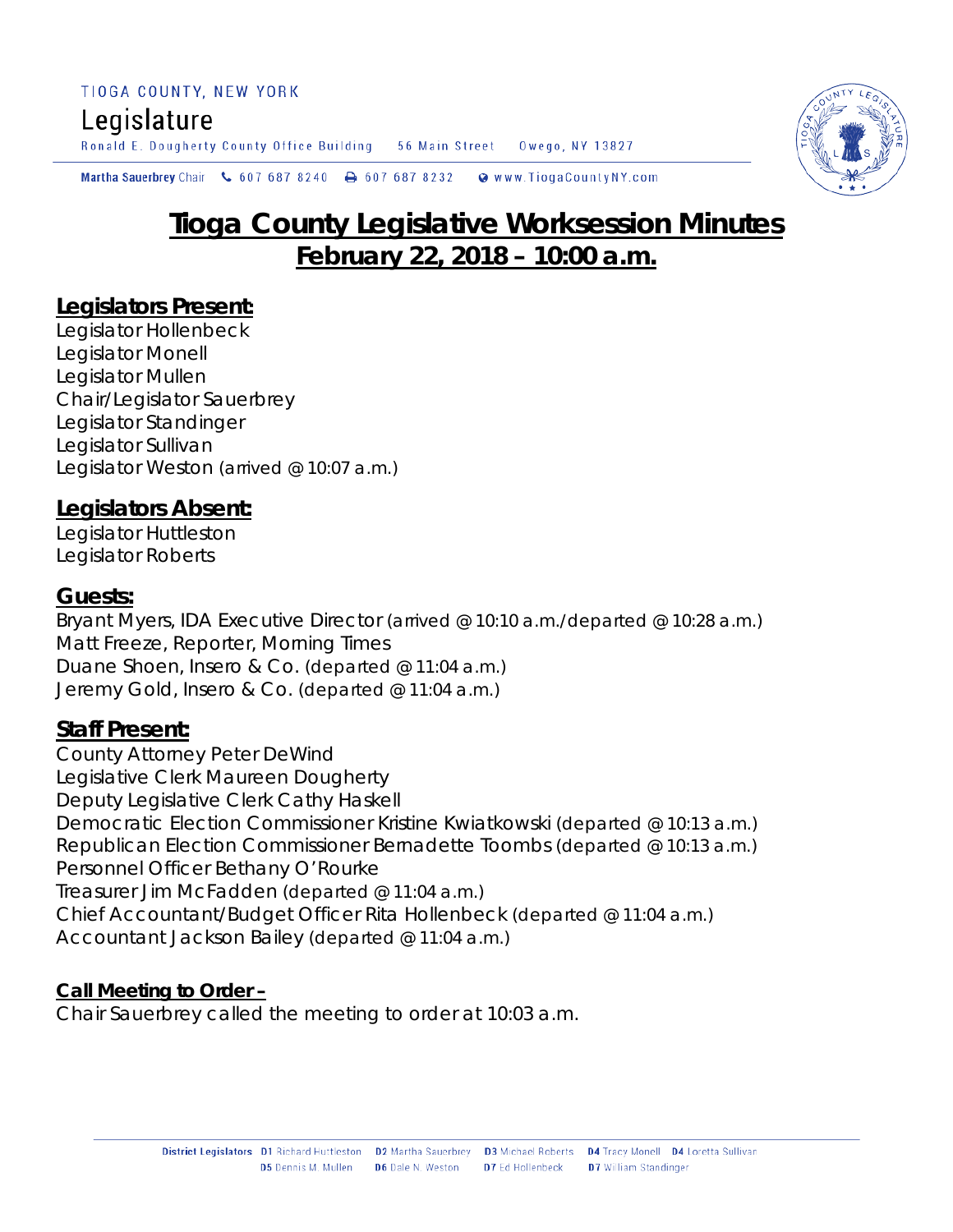## **Resolution Discussion -**

Chair Sauerbrey reported there is one resolution for Legislature consideration at today's Special Meeting and Democratic Election Commissioner Kwiatkowski is in attendance today to answer questions. Chair Sauerbrey reported the resolution is to appoint the current voting machine technician to the position of Deputy Election Commissioner, therefore, inquired as to whether this employee could continue to do the voting machine technician work, in addition to her newly appointed duties, until such time a new voting machine technician is hired. Ms. Kwiatkowski confirmed this employee could continue the work of the voting machine technician until a replacement candidate is hired and indicated she would start the recruiting process upon resolution adoption.

Legislator Sullivan inquired about the frequency of training and time required to train a new voting machine technician. Ms. Kwiatkowski reported there is an upcoming 3-day training scheduled in March 2018 in Endicott, NY. Ms. Kwiatkowski reported the training is typically offered annually, however, there is no set schedule established and is more or less done on an as needed basis. Ms. Kwiatkowski reported scheduling of the trainings is out their control. Legislator Sullivan reported, in light of the Board of Elections office close staffing numbers and the potential for hardships when vacancies occur, it is important to establish better coverage by ensuring all staff members are trained. Legislator Sullivan suggested the Board of Elections consider having more than just the newly hired voting machine technician attend the upcoming training in March. Legislator Mullen requested the Board of Elections prepare and present a personnel plan for discussion at the March committee meeting in order to meet our current obligations with outside elections. Legislator Sullivan reported she would like a staffing scenario of continuing business as usual with conducting outside elections and a staffing scenario of formally announcing that in the future the County is no longer conducting outside elections. Ms. Kwiatkowski reported the State Board of Elections would not be in favor of making a formal announcement to discontinue outside elections, as this is counter to their preferences for local Board of Elections offices.

## **Second Special Legislative Meeting -**

Chair Sauerbrey called the Second Special Legislature Meeting of 2018 to order at 10:11a.m. for Legislature consideration of the following resolution:

## *Appoint Deputy Election Commissioner – Board of Elections*

Special Meeting adjourned at 10:13 a.m. with regular worksession resuming immediately following.

## **Cost Benefit Analysis for Spencer-Tioga Solar, LLC PILOT Request -**

IDA Executive Director Myers distributed copies of the Cost Benefit Analysis for the Spencer-Tioga Solar, LLC PILOT request. Mr. Myers reported last year the IDA began conversations with Distributed Sun who was interested in developing a 16-megawatt solar facility located on three parcels on Van-Etten Road in the Town of Spencer. The company had been in negotiations with the town and school and expressed interest in pursuing a PILOT with each of these entities separately. However, the company discovered they could only receive a maximum of a 15-year PILOT with each individual entity, which posed an issue for the company with their investors not being comfortable with a single PILOT with a 15-year term or the thought of having to re-apply for an additional PILOT upon the 15-year expiration. In April 2017, the IDA prepared the initial Cost Benefit Analysis and presented it to Tioga County, Spencer-Van Etten School District, and Town of Spencer. Mr. Myers reported all taxing jurisdictions provided letters of support for the PILOT and the IDA proceeded with approval. However, project construction was halted due to NYSEG imposing a tariff and the Federal government imposing a 30% tariff on foreign made solar panels. Based on this information, Mr. Myers reported the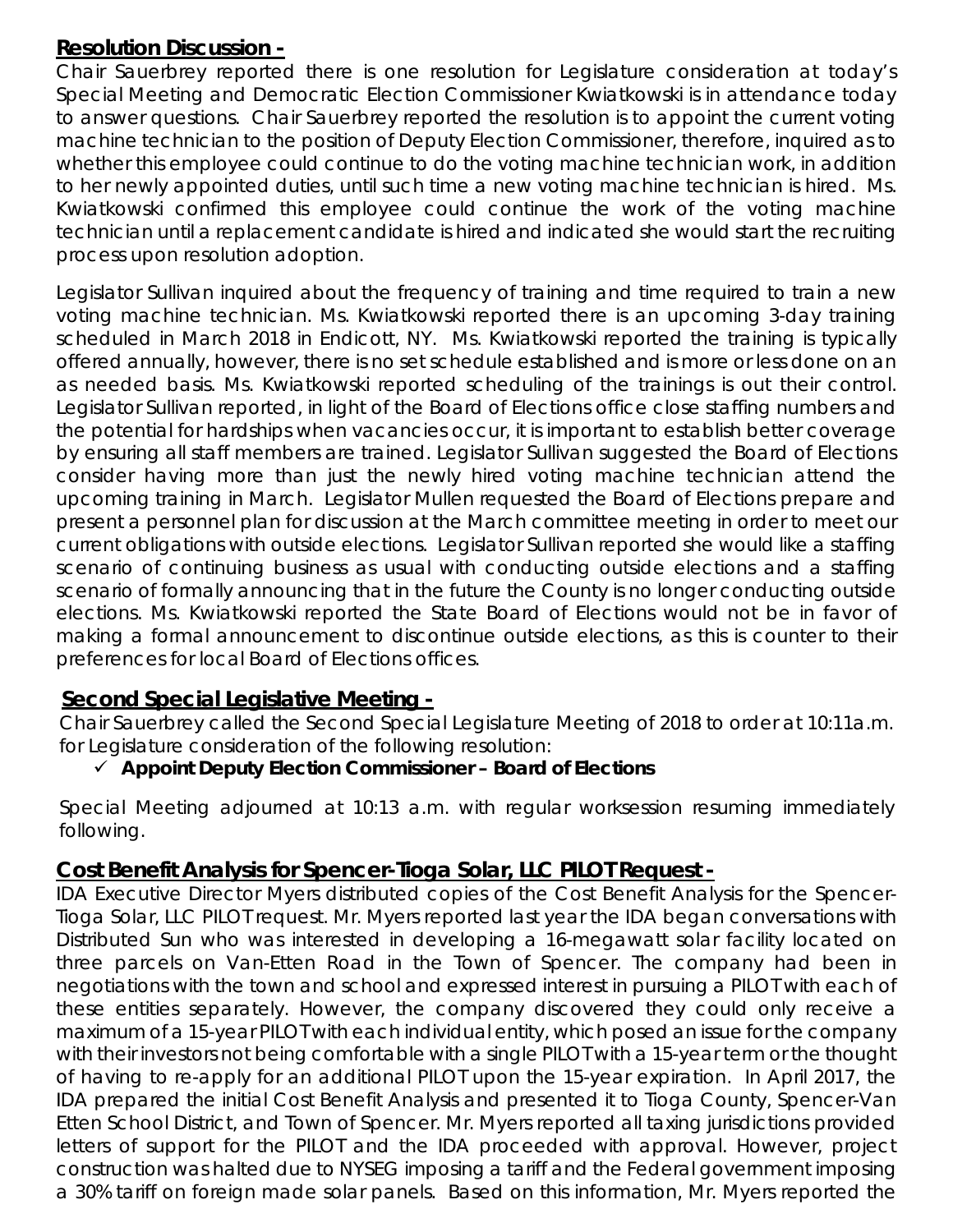project went from \$26 million to \$30 million due to increased solar panel costs. Mr. Myers reported the only way the company can move forward with the project is to take a mortgage on the equipment at the facility, which was not part of the original project and is part of the reason for today's presentation. Mr. Myers reported the new request from Spencer-Tioga Solar, LLC, formerly known as Distributed Sun, is to increase the local sales tax abatement, as well as adding mortgage tax abatement to their PILOT request. Mr. Myers reported there are no changes to the real property tax abatement request, as it will follow the same \$5,600 per megawatt hour with a 2% annual escalator as presented initially. Mr. Myers reported the real property tax abatement equates to \$494,218 over 30 years, local sales tax abatement request is \$672,986, mortgage recording tax abatement is valued at \$215,268, and the benefit to the community for this project is estimated at \$7 million dollars over the 30-year PILOT term.

In summary, Mr. Myers reported the following:

- The company is investing \$30 million dollars in capital improvements in Tioga County.
- The company will create zero new full-time permanent jobs and zero dollars in full-time permanent annual wage earnings in Tioga County.
- No annual indirect economic benefits for Tioga County due to the lack of permanent, full-time positions.
- The company is offering \$5,600 per megawatt hour on a 16-megawatt facility in the first year of operation and is including a 2% annual escalation rate per year over the 30-year PILOT term.
- The company is bringing 80 construction jobs to Tioga County.
- The company is stimulating an additional 23 indirect jobs related to construction in Tioga County.
- Based on the proposed payment per megawatt hour escalation, the company is requesting real property tax abatement estimated at \$494,218 over the 30-year PILOT term.
- The company is indicating the project shows a flat revenue stream, therefore, a PILOT is necessary for investors to invest in the project.
- The company is requesting mortgage recording tax abatement valued at \$215,268.
- The proposed project will save local electricity consumers over \$7 million dollars over the 30-year PILOT term.
- The proposed solar array development will allow for not only the local generation of power adding to the grid reliability and resilience, but also the added benefit of continued use of the subject parcels as farmland with proposed sheep grazing on the solar farm.
- 100% of the existing real property taxes paid by the property owners will remain in place. This PILOT only covers the improvements to the parcel itself.
- The company is agreeing to compensate the local landowners with over \$56,000 annual rental income, translating into \$1.7 million over the 30-year lease agreement term.
- No community services are requested or required to be changed due to the project.

Mr. Myers requested Tioga County show their continued support for the PILOT and project itself through a letter of support. Mr. Myers requested the letter of support by February 28, 2018.

Mr. Myers reported the public hearing is scheduled for February 28, 2018 at 5:30 p.m. at the Town of Spencer Hall.

Chair Sauerbrey inquired as to the number of customers who will receive this benefit. Mr. Myers did not have specific customer information, however, indicated this will mostly benefit those connected to the grid nearest the project location.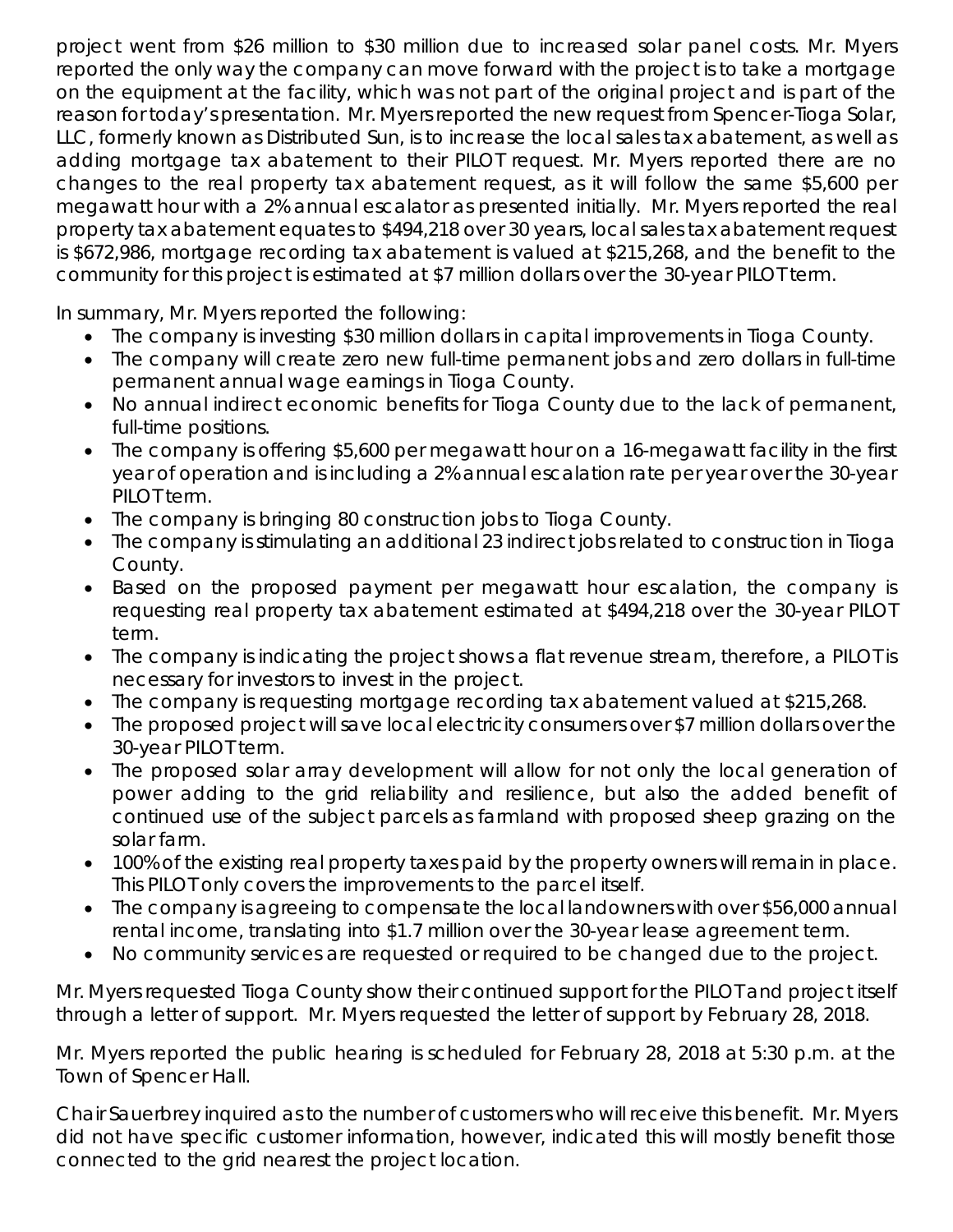Legislator Sullivan would like to see a regional map indicating customer base coverage, as well as approximately how many Tioga County residents will benefit from this project. Mr. Myers will inquire and email information to the legislators. Legislator Sullivan inquired as to the total acreage for this solar farm. Mr. Myers reported this is in excess of 100 acres consisting of three parcels located on Van-Etten Road in the Town of Spencer.

Legislator Standinger inquired about the number used to create the taxable number and how this compared to the one in Candor. Mr. Myers reported the same model was used to determine cost of equipment and machinery on this parcel, as well as to determine assessed value for the parcel itself. Mr. Myers reported the real property tax abatement is relatively close to what they would normally pay in taxes. For the first year, the County would receive \$24,342 with the PILOT and without the PILOT this amount would be \$26,764. The company applied for the PILOT for the real property tax abatement, sales tax abatement, and mortgage recording tax abatement. In regards to the real property tax abatement, the company needed a PILOT to determine financial projections and achieve investor buy-in.

Legislator Weston inquired as to whether this is being connected to the grid. Mr. Myers concurred it is connected directly into NYSEG. Legislator Weston inquired as to how this will impact residents who already have solar panels. Mr. Myers reported the benefit is primarily geared towards the residents who are purchasing their electricity from NYSEG. Legislator Weston inquired as to whether this is specifically for homeowners or can this be for rental properties. Mr. Myers reported this is specifically for NYSEG customers.

## **Approval of Worksession Minutes – February 8, 2018:**

Legislator Monell motioned to approve the February 8, 2018 Legislative Worksession minutes as written, seconded by Legislator Sullivan with Legislators Hollenbeck, Monell, Mullen, Sauerbrey, Standinger, Sullivan and Weston voting yes with Legislators Huttleston and Roberts being absent. Motion carried.

## **Action Items:**

There are currently no action items at this time.

## **Other:**

## *Insero & Company – 2016 Single Audit Year-End Financials –*

Treasurer McFadden introduced Duane Shoen and Jeremy Gould, Insero & Co., as well as Jackson Bailey, the new accountant in the Treasurer's Office.

Mr. Shoen distributed copies of the 2016 Single Audit Year-End Financials and highlighted the following from the Executive Summary, Communication Letter, Management Comment Letter, and Management Discussion Analysis:

## *Executive Summary Highlights –*

- *Modified Opinion* Issued a modified opinion on the financial statements, which is the best type of opinion to receive. This type of opinion indicates the auditors believe the financial statements are fairly stated in accordance with accounting principles for governments and do not require any modification.
- *Report on Internal Control and Compliance for the County –* This report identified no material weaknesses, however, did identify two significant deficiencies in the control system. It also identified no material non-compliance with laws and regulations.
- *Uniform Guidance Report*  This is another report on compliance and internal controls specific to the Federal programs that the County operates. This report identifies one instance of non-compliance with laws and regulations and no material internal control issues in respect to the Federal programs. Mr*.* Shoen reported the County spent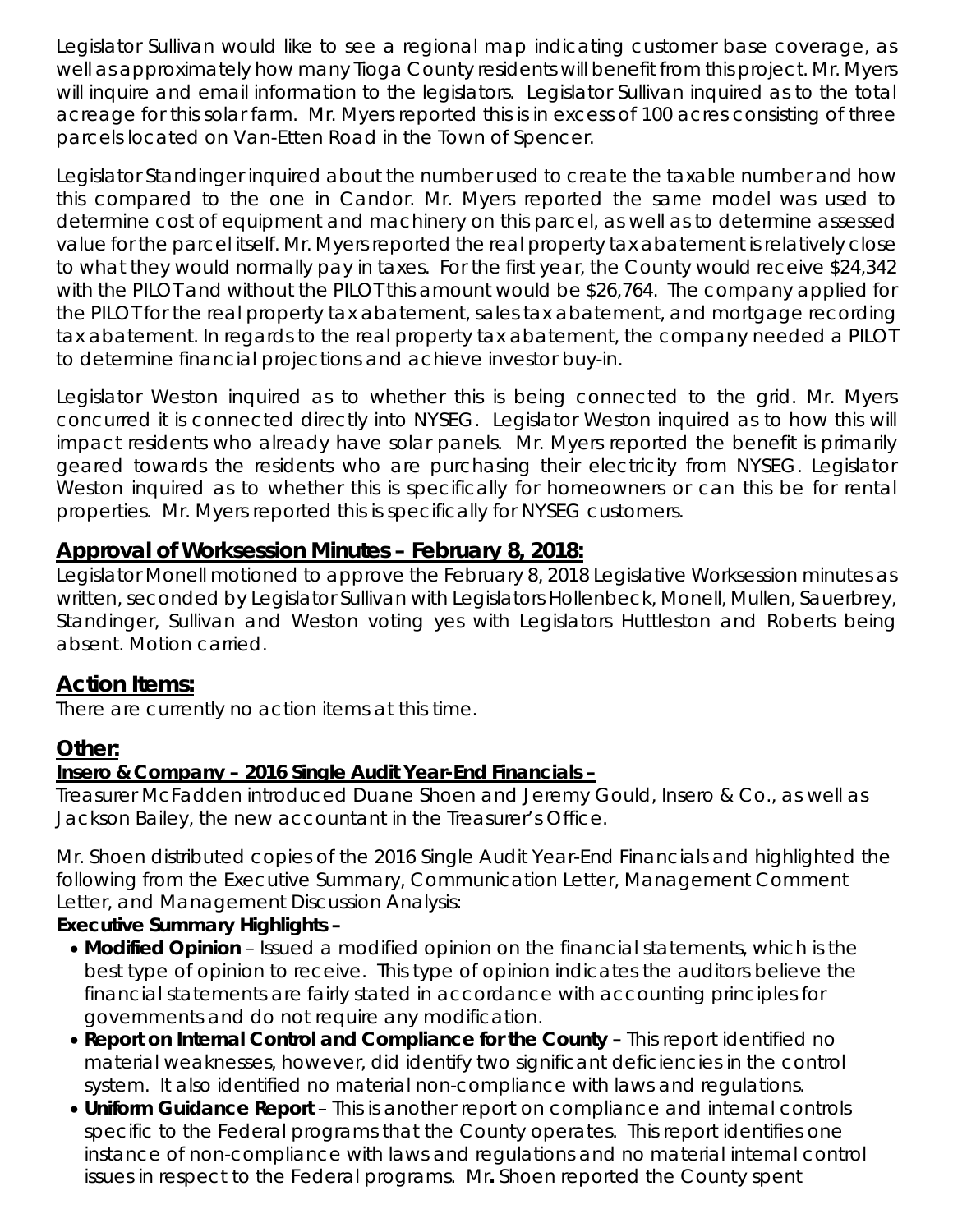approximately \$11.1 million dollars in Federal funds with most of the funding attached to State agencies.

Legislator Sullivan inquired as to how this audit compares to last year's audit. In terms of deficiencies, Mr. Shoen reported the two years are very similar.

#### • *Five Year Financial Statement Analysis:*

*Assets & Liabilities for the General Fund –* This provides financial trends from 2012 – 2016. The total assets increased from 2015 to 2016 by approximately \$3 million dollars and the liabilities decreased slightly for an overall fund balance total increasing from \$21.5 million to \$24.6 million by year-end 2016.

*Revenues & Expenditures for the General Fund –* This provides financial trends from 2012 – 2016. The total revenues increased approximately \$1 million dollars from 2015 to 2016 and the expenditures increased by approximately \$2.2 million dollars. While there was growth in net fund balance, the growth was slightly less in 2016 compared to 2015.

Legislator Standinger inquired about the non-property tax items and whether this is sales tax. Mr. Shoen concurred this is mostly sales tax.

Chair Sauerbrey inquired about Departmental Income. Mr. Shoen reported this encompasses County Clerk fees, Sheriff fees, and most departments who have a small revenue source. Chair Sauerbrey reported the earlier years were significantly higher than 2015 and 2016. Legislator Monell reported this could be attributed to boarding of prisoners.

*Communication Letter –* This letter is required under auditing standards to communicate certain items with the Legislature upon conclusion of the audit. This letter is primarily boilerplate language. This letter indicates there were no changes in accounting policies for the County in 2016. Mr. Shoen reported estimates are evaluated by the auditors for consistency and reasonableness and no issues were found. In addition, disclosures are evaluated by the auditors for consistency and clarity and no issues were found.

*Management Comment Letter –* This letter outlines some of the deficiencies found during the audit process. One of the deficiencies noted is timeliness of bank reconciliations. This is a comment that was made in 2015, however, there was some improvement in this area for 2016 but still taking longer to complete than it should. Mr. Shoen reported bank reconciliations not being done in a timely manner indicates the County is unsure how much cash is on hand until this process is completed. Mr. Shoen reported some of the bank accounts are pooled within the system and some of the funds in these accounts had negative cash balances. The bank accounts were fine, but the way the accounts are allocated amongst funds was open to negative fund cash balances. The way to correct this issue is more timely reconciliations and making sure funds are transferred more timely. Mr. Shoen reported County Roads and Self-Insurance were the two accounts that had negative cash balances in 2016. Chief Accountant Hollenbeck reported the Self-Insurance Fund includes the Liability Fund and Workmen's Comp Fund. The Workmen's Comp Fund was positive, but the Liability Fund was in a negative status, which created the entire Self-Insurance Fund to have a negative balance. Ms. Hollenbeck reported timely bank reconciliations would create interfund transfers on a regular basis. Mr. Shoen reported it has been awhile since the County's last Capital Assets evaluation was completed, however, hopes to accomplish this in 2017. Mr. Shoen reported GASB 75 will take effect in the 2018 financial statements and will have a significant effect on the way retiree health insurance is calculated and reported with reporting a much larger liability on the County's financial statements. Mr. Shoen reported the other change is related to lease payments that will be effective in the County's 2020 financial statements. The County currently accounts for leases